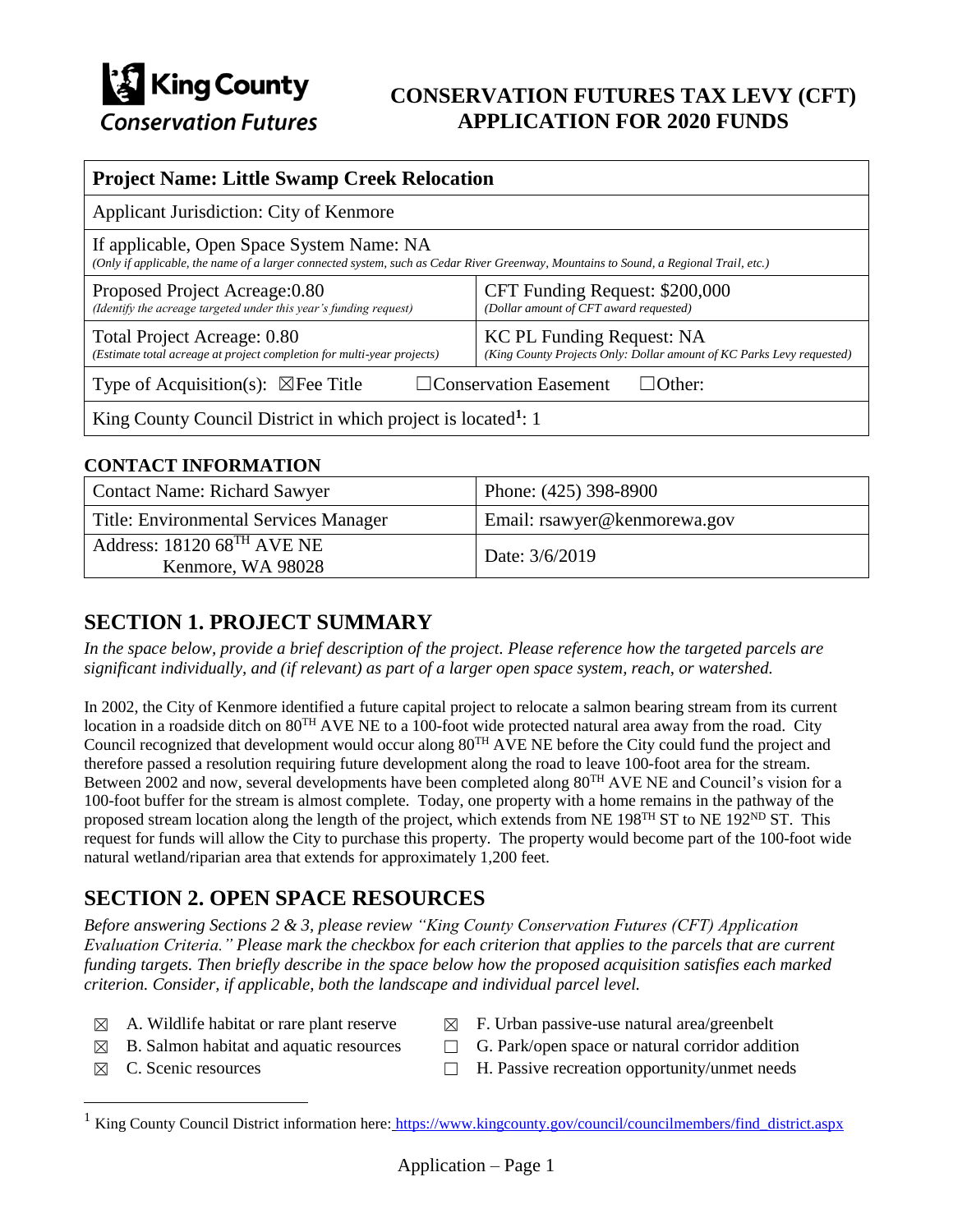- 
- 
- ☒ D. Community separator ☐ I. Equity/opportunity area projects that seek to redress  $\Box$  E. Historic/cultural resources historic disparities in access to open space

A. The parcel meets the requirements for a low/medium ranking in the wildlife habitat or rare plant reserve category. The parcel (0.80 acres) is connected to a larger surrounding natural area that has been established by the city since 2002. These areas are presumed to provide habitat for common and semi-common species.

B. The parcel meets the requirements for a medium ranking in the salmon habitat and aquatic resources category. The stream located on the property is identified as a Type II stream, which has perennial flow and is used by salmonid fish. Currently, the stream is comingled with stormwater in a roadside ditch with little to no natural habitat. The proposed restoration project would completely move the stream from the roadside ditch and create a natural, buffered riparian corridor for the stream to flow through, yielding a significant improvement in the system.

C. The parcel meets the requirements for a medium ranking in the scenic resources category. The parcel contains a stream, which is visible from city right-of-way  $(80^{TH} \text{ AVE NE})$ .

D. The parcel meets the requirements for a medium ranking in the community separator category. The parcel is located within the proposed 100-foot wide stream area, which separates the neighborhood to west from 80<sup>TH</sup> AVE NE and the neighborhoods to the east. Acquisition of the property would make it part of a larger greenbelt that creates a continuous natural neighborhood separator.

E. NA

F. The parcel meets the requirements for a low to medium ranking in the urban passive-use natural area/greenbelt category. The parcel itself is under 1 acre, but will enhance access to a stream and be part of a larger natural area/greenbelt of approximately 3 acres.

G. NA - the parcel and adjacent parcels are not defined as "open space" or park property. The property is an addition to a natural corridor, but that is not defined in the criteria.

H. NA

I. NA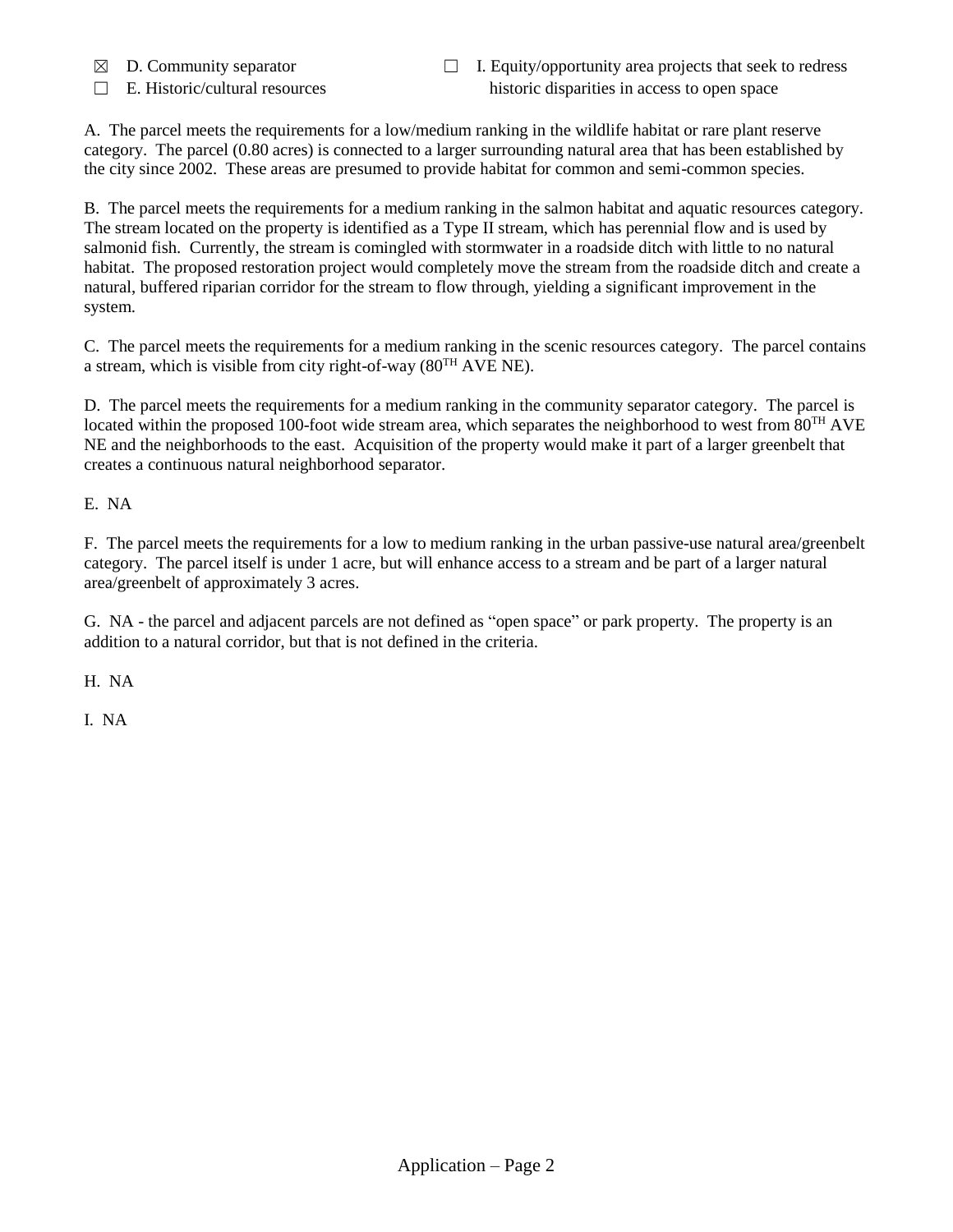# **SECTION 3. ADDITIONAL FACTORS**

*Please mark the checkbox for each criterion that applies to the parcels that are the current funding targets. Then briefly describe in the space below how the proposed acquisition satisfies each marked criterion.*

- $\Box$  A. Educational/interpretive opportunity
- $\Box$  B. Threat of loss of open space resources
- $\boxtimes$  C. Feasibility: Ownership complexity/willing seller(s)/community support
- $\Box$  D. Describe any public or private partnerships that will enhance this project
- $\boxtimes$  E. Is the property identified in an adopted park, open space, comprehensive, or community plan?
- ☐ F. Transferable Development Rights (TDR) participation

A. NA

B. NA

C. The parcel meets the requirements for a low ranking in the feasibility category. The city is currently conducting an appraisal with the cooperation of the property owner, but the city does not currently have a signed letter of interest or purchase and sale agreement at this time.

D. NA

E. The project is identified in the city's Comprehensive Plan Capital Facilities Element.

F. NA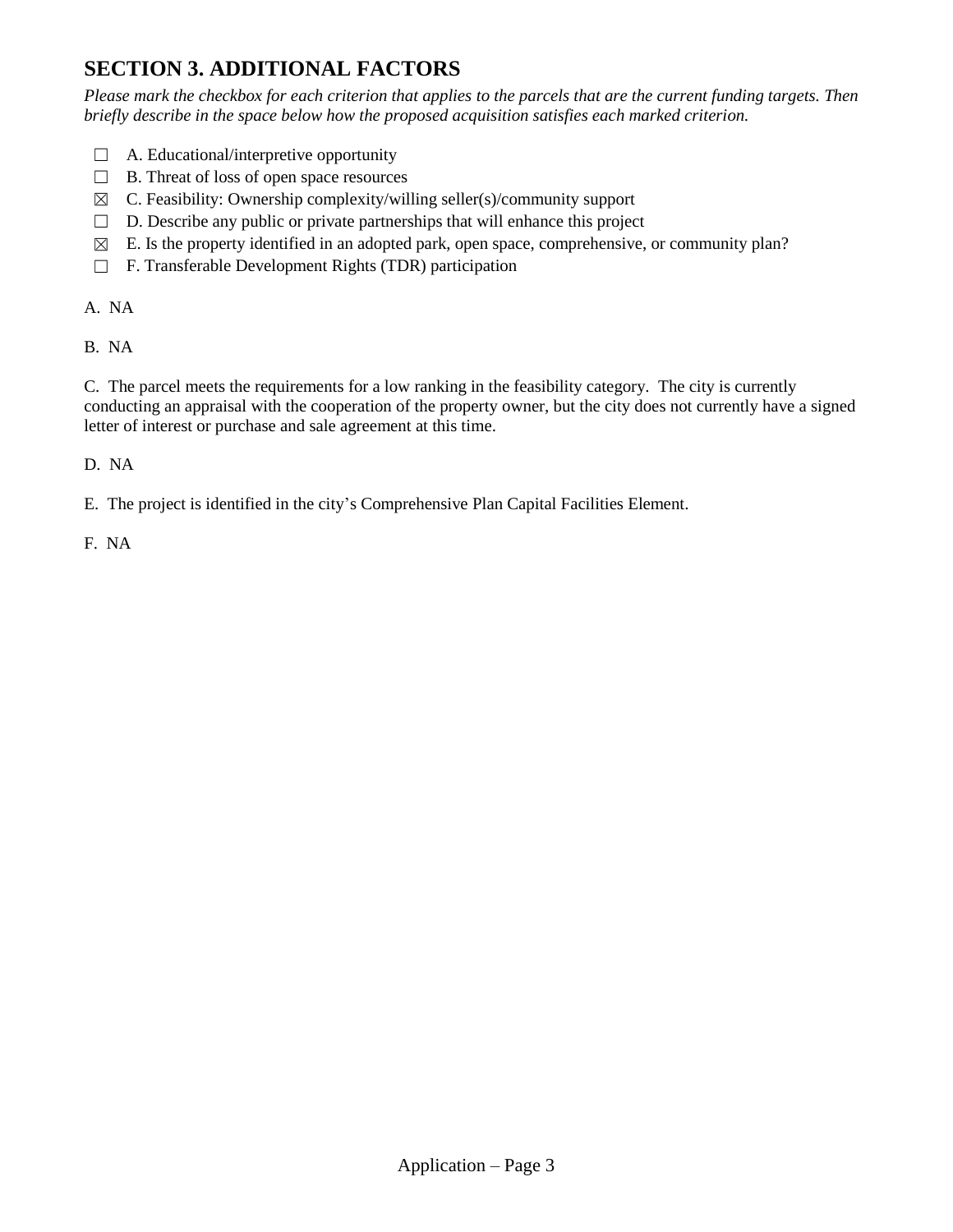## **SECTION 4. PARCEL DETAILS**

- A. Please provide information about the parcels that are current and future funding targets.
	- **i. Parcels that are Current Funding Targets** i.e., those parcels which would be acquired with requested funding, shown in red on your maps. Find this information on Assessor's Report/Property Details accessed through King County iMAP [\(https://gismaps.kingcounty.gov/iMap/\)](https://gismaps.kingcounty.gov/iMap/). Add more rows if needed.

| <b>Parcel</b><br><b>Number</b><br>(do not use)<br>hyphen, e.g.,<br>1234567890) | Acreage | $\rm Zoning^2$ | Assessor's<br>"Appraised<br>Land<br>Value" <sup>3</sup> | Assessor's<br>"Appraised<br><b>Improvements</b><br>Value" | <b>Estimated Cost</b><br>to Purchase<br><b>Desired Property</b><br><b>Interest</b> | <b>Property</b><br><b>Interest</b><br>Sought (fee,<br>easement, or<br>TBD) |
|--------------------------------------------------------------------------------|---------|----------------|---------------------------------------------------------|-----------------------------------------------------------|------------------------------------------------------------------------------------|----------------------------------------------------------------------------|
| 0126049207                                                                     | 0.80    | $R-6*$         | \$350,000                                               | \$1,000                                                   | \$351,000                                                                          | Fee                                                                        |
|                                                                                |         |                |                                                         |                                                           |                                                                                    |                                                                            |
|                                                                                |         |                |                                                         |                                                           |                                                                                    |                                                                            |

*\*R-6 means 6 residential dwellings per acre*



 $\overline{a}$ 

<sup>2</sup> Please explain what the zoning designation means if you don't think it would be evident to the committee.

<sup>3</sup> Parcels enrolled in Current Use Taxation for "Forestry" may not have a valid "appraised land value" or acreage.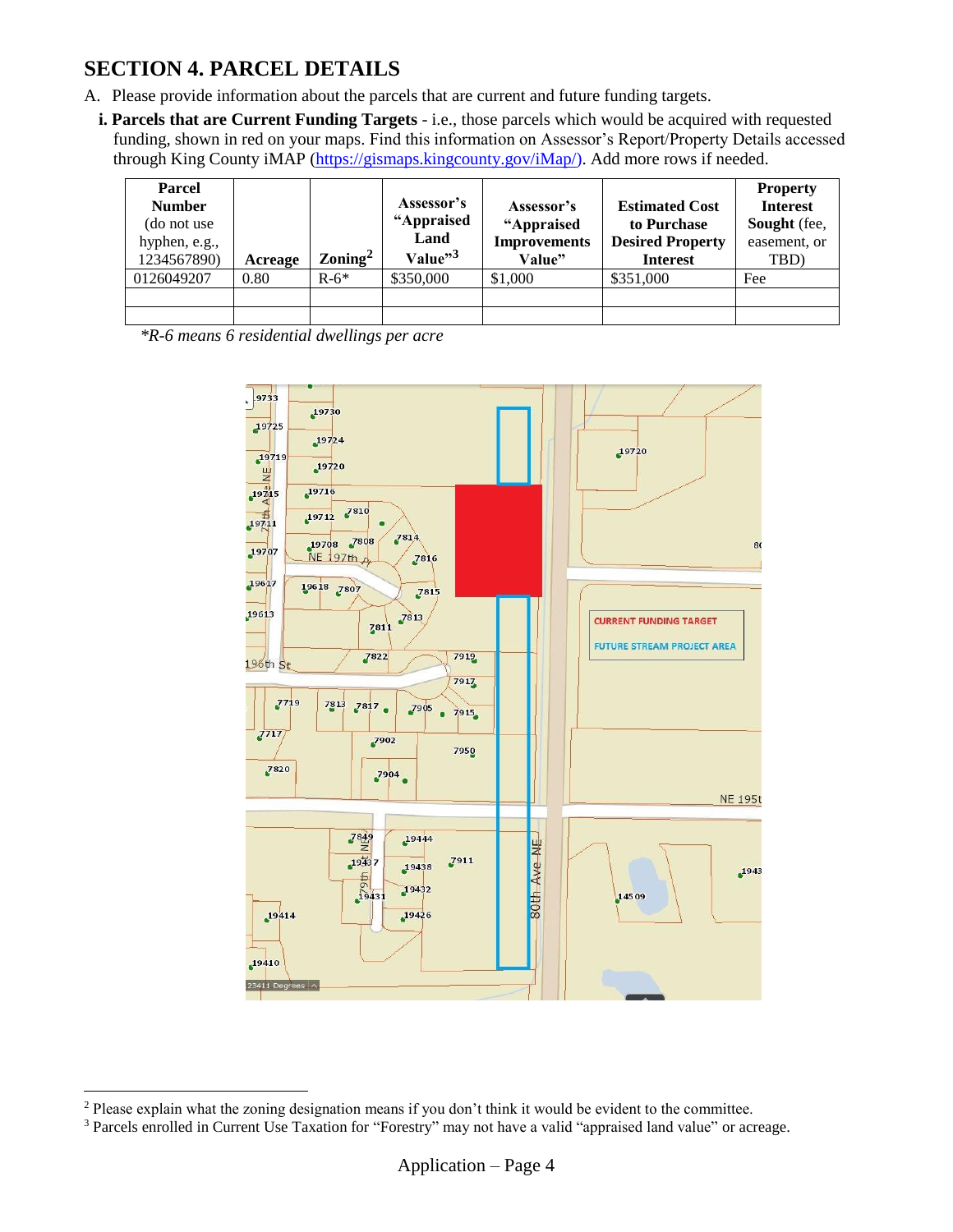**ii. Future Funding Targets** - i.e., those parcels shown in yellow on your maps. Please list the parcel numbers here (no additional information needed):

No future funding targets are being requested.

B. How did you estimate the cost to purchase parcels? (e.g., appraisal, estimate from assessor's values, etc).

The city is currently having an appraisal conducted, but the results were not completed in time for this application. The estimate provided with this request is taken directly from the King County Assessor's website (parcel viewer).

C. Are any parcels are enrolled in the Current Use Taxation program (a voluntary conservation program)? **<sup>4</sup>**

No

 $\overline{a}$ 

## **SECTION 5. PROPERTY USE, STEWARDSHIP, AND MAINTENANCE**

A. What is the intended future use of the property (e.g., passive recreation, habitat restoration, timber management, agricultural production)? Will this land be available for public use?

The property will be used for habitat (stream) restoration and is viewable and accessible from public right-ofway.

B. How will the property be stewarded and maintained, and using what funding? Does the property lend itself to volunteer stewardship opportunities or community participation?

The property will be monitored and maintained for at least five years to ensure successful establishment and survival of restored habitat using funds approved for the stream relocation project.

C. What are the biggest challenges you anticipate in managing this site?

The challenging part of managing the site will be removal of the existing structures and restoration of the riparian area. Once the restoration is complete, the site has convenient access for monitoring and ongoing maintenance.

D. Will you be purchasing and demolishing any structures on the target parcel(s)? Explain why this is necessary.

Yes. The property has an existing single family house and a detached garage that will be removed to make way for the relocated stream.

E. Do you intend to reserve any part of the site for non-CFT-eligible activities, such as more intensive recreation or retaining a structure on a fee purchase? (Funds used for that purchase can't count as CFT match.)

No, the plan is to utilize the full site for habitat restoration with no other more intensive recreational activities or retainage of any structures.

<sup>&</sup>lt;sup>4</sup> Visi[t www.kingcounty.gov/incentives,](http://www.kingcounty.gov/incentives) and use the "Interactive Map" to check enrollment for your target parcel(s).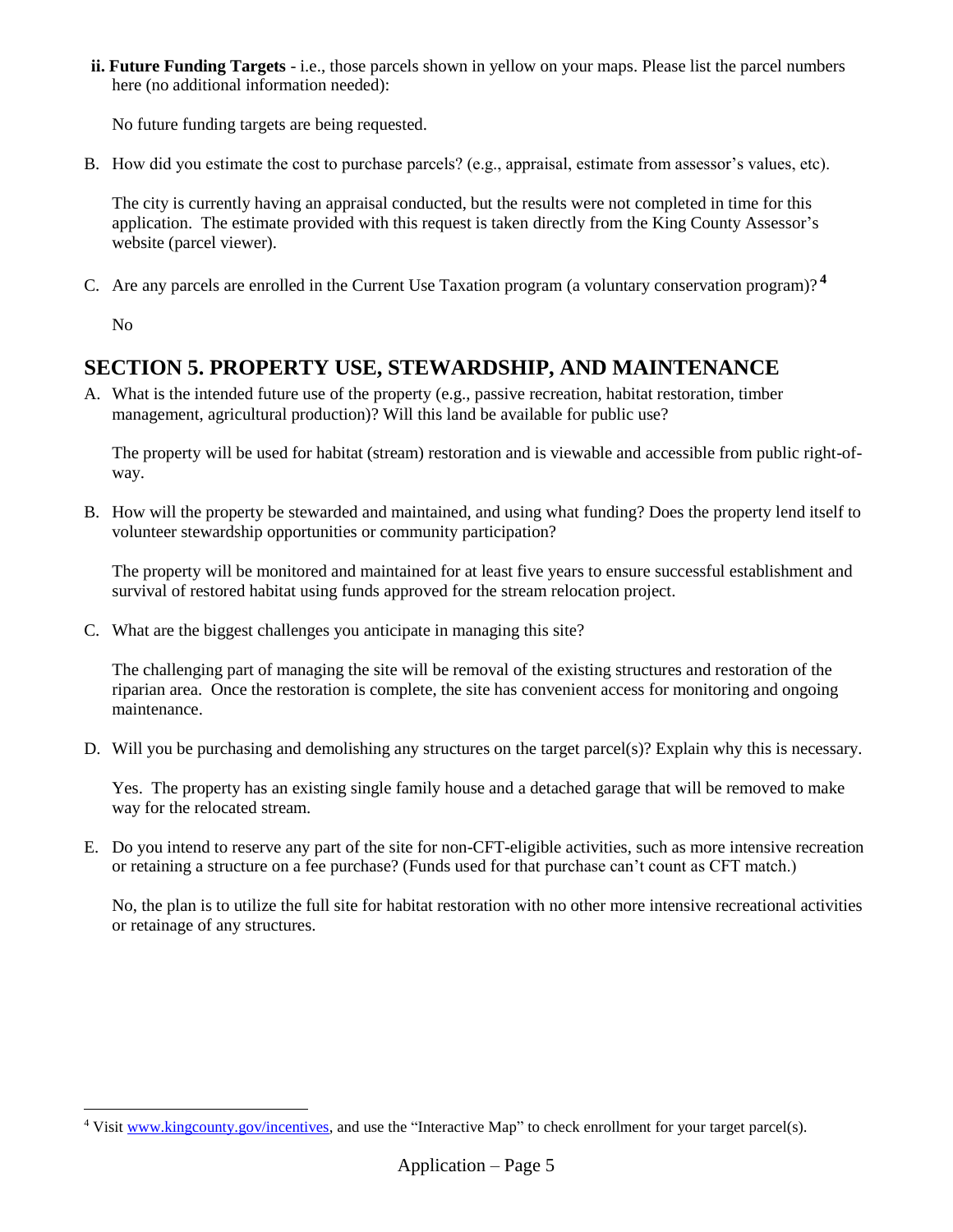## **SECTION 6. PROJECT BUDGET**

*Please provide budget information for the parcels that are the current funding targets.*

### **FUNDING REQUEST**

|                                                       | <b>REQUESTED AMOUNT</b> |
|-------------------------------------------------------|-------------------------|
| <b>CFT Funding Request</b>                            | \$200,000               |
| KC Parks Levy (PL) Request (for county projects only) | S NA                    |
| <b>Total Funding Request</b>                          | \$200,000               |

### **TOTAL CFT PROJECT COSTS**

| <b>PROJECT COSTS</b>                                         | <b>ESTIMATED DOLLAR AMOUNT OR RANGE</b>  |
|--------------------------------------------------------------|------------------------------------------|
| Total property interest value                                | $$386,100$ (assessor value plus $10\%$ ) |
| Title and appraisal work                                     | \$3,000                                  |
| Closing, fees, taxes                                         | \$10,900                                 |
| <b>Relocation costs</b>                                      | \$0                                      |
| Hazardous waste reports                                      | \$0                                      |
| Directly related staff, administration and legal costs       | \$0                                      |
| Only if applicable: Value of land used as match <sup>5</sup> | <b>NA</b>                                |
| <b>Total Estimated Project Costs</b>                         | \$400,000                                |

#### **FUNDING/MATCH TABLE**

 $\overline{a}$ 

*Please document the sources of match that you have secured, or intend to seek, towards the parcels that are the current funding targets. If you don't yet have match secured, please note how you plan to obtain it. If you seek a match waiver (based on equity/opportunity area determination), please write "Match Waiver Requested" in table below and complete Supplemental Form #1: Equity/Opportunity Area Determination.*

| <b>CFT FUNDING</b>                                                   | <b>Date Funding Secured</b>     | <b>Dollar Amount</b> |
|----------------------------------------------------------------------|---------------------------------|----------------------|
| <b>CFT Funding Request</b>                                           | N/A                             | \$200,000            |
| <b>Past CFT Funding Available</b>                                    |                                 | \$0                  |
| (i.e., funds remaining from past awards,                             |                                 |                      |
| to be spent on current target parcels)                               |                                 |                      |
| <b>MATCH FUNDING SECURED</b>                                         | <b>Date Funding Secured</b>     | <b>Dollar Amount</b> |
| Sources/Status:                                                      |                                 |                      |
| Surface Water Capital Fund – City                                    |                                 |                      |
| Council approved fee and facility                                    |                                 |                      |
| charges to fund the CIP list including                               |                                 |                      |
| this project.                                                        | November 2018                   | \$200,000            |
|                                                                      |                                 |                      |
| <b>MATCH FUNDING STILL SOUGHT</b><br>Sources/ Plan to obtain match?: | <b>Date Funding Anticipated</b> | <b>Dollar Amount</b> |
|                                                                      |                                 |                      |
|                                                                      |                                 |                      |

 $<sup>5</sup>$  If you are providing cash match, ignore this instruction. If your match consists of a land trade or the cash value of recent</sup> open space purchases, please reflect the match property's estimated value in the "Value of land used as match" row. Your "Total Estimated Project Costs" will include this match property's estimated value.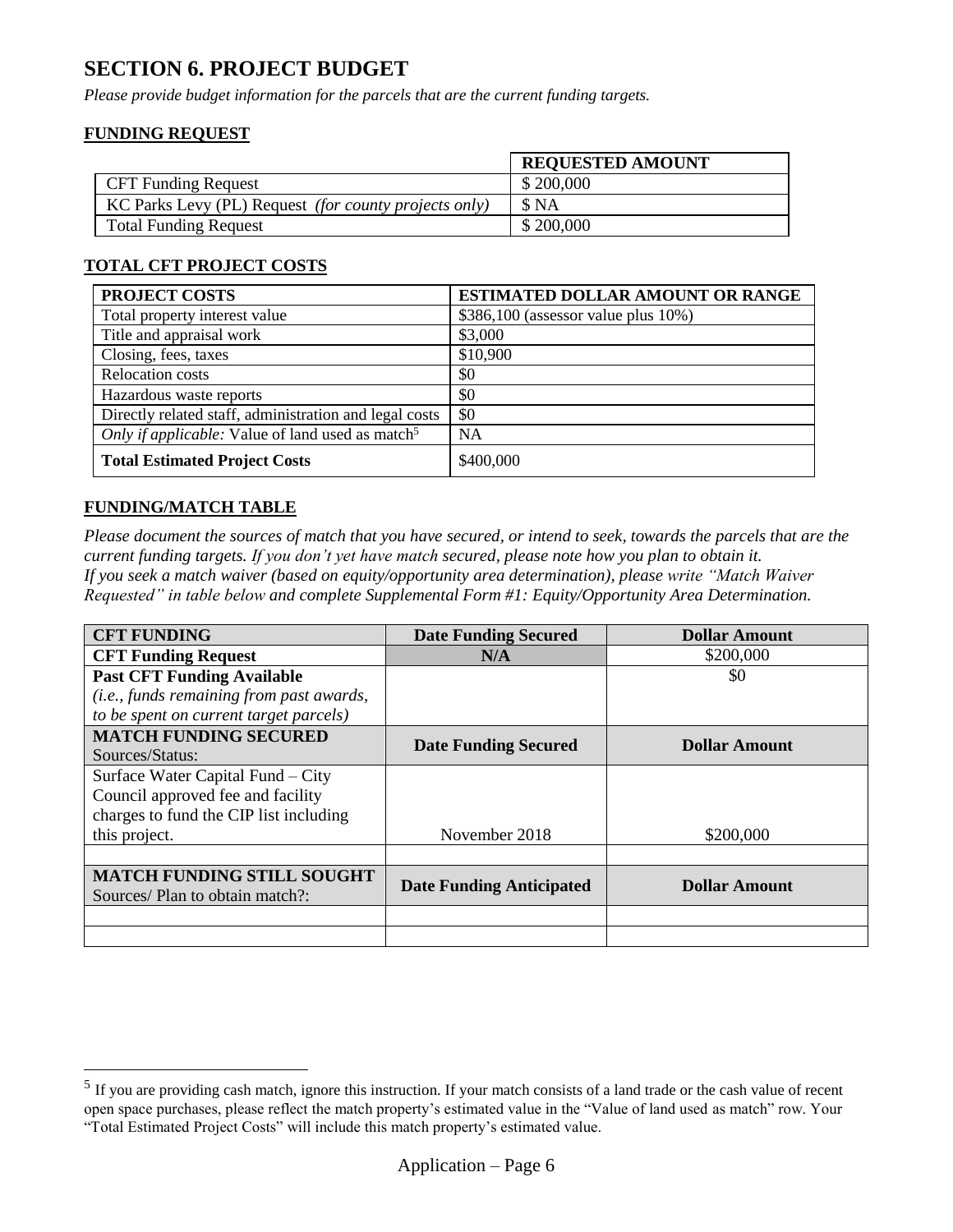# **SECTION 7. BOND FUNDING POTENTIAL (SPECIAL SECTION FOR 2019)**

*Projects applying in 2019 may be able to qualify for bond-backed Conservation Futures funds, in addition to annual awards. Criteria A through D below are factors that may make projects most competitive for bond funding. Mark the checkbox for each criterion that applies to the parcels that are the current funding targets, and briefly describe in the space below how the proposed acquisition satisfies each marked criterion. Please note, if necessary, whether certain parcels in your scope meet the criteria, but other parcels in your scope do not.*

- $\Box$  A. Acquisition can occur in late 2019 or soon thereafter
- $\Box$  B. Transaction is highly likely to be successful
- $\boxtimes$  C. Match is secured
- $\boxtimes$  D. Property acquired in fee will not be leased or sold for private benefit (i.e., leased to a private party or surplused. Note that acquisition of conservation easements, TDR easements, farm covenants where underlying fee remains in private ownership is generally acceptable.)

A & B. The city has not reached any formal agreement with the property owner at the time of this application.

C. The project, including property acquisition, is identified in the city's capital program. In November 2018, City Council approved rates to fund the capital program, which included this project.

D. The city has no plans to sell or lease the acquired property for private benefit.